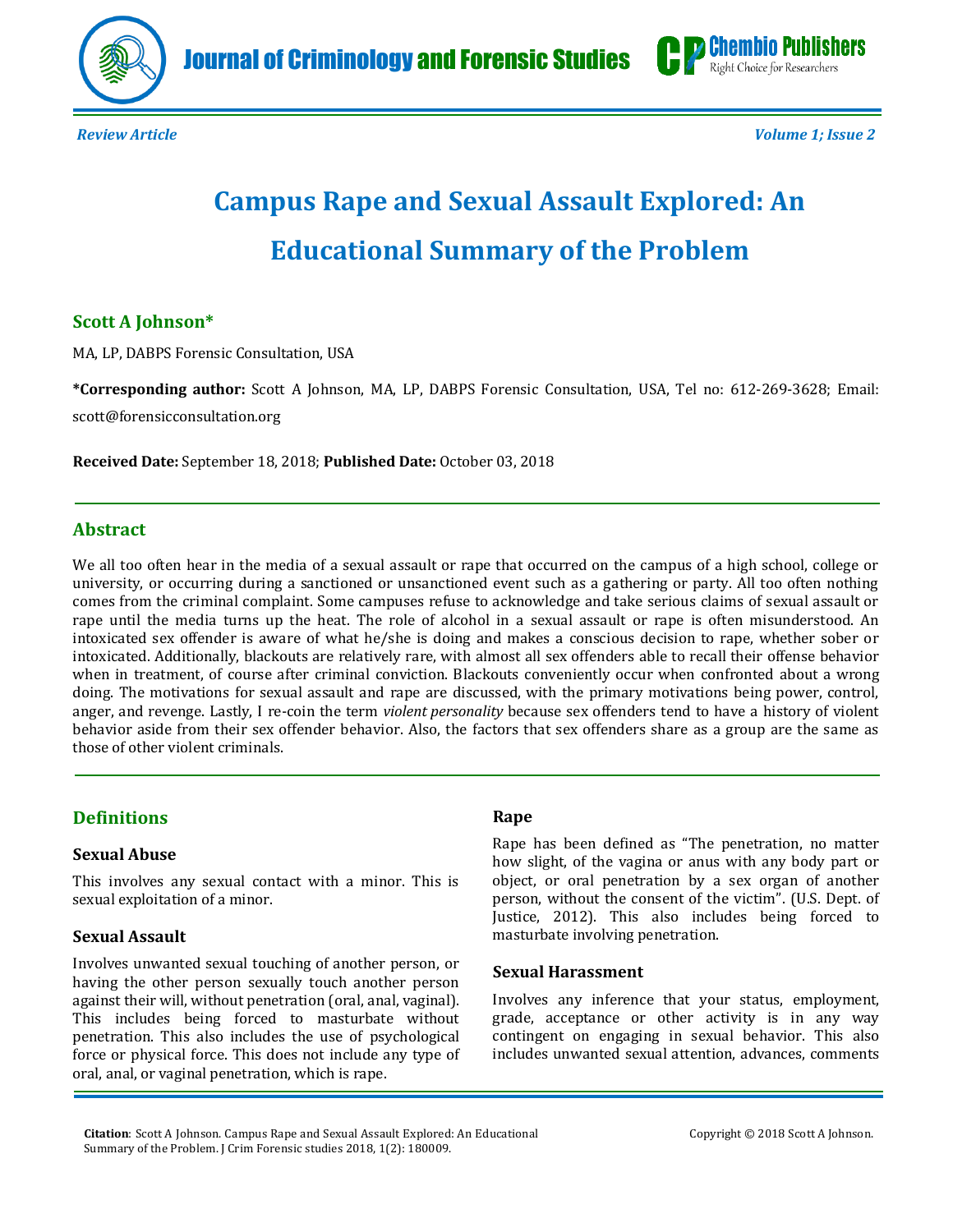or touches (even unwanted hugs or kisses). This also includes comments made of a sexually derogatory theme.

#### **Force**

Force includes any type of power assertion including physical, emotional, and/or psychological pressure. It is not uncommon that when one type of sexually inappropriate behavior occurs, that other type of sexually inappropriate behavior occurs as well.

#### **There are two types of pressure/force, physical and psychological**

Force and pressure will be used interchangeably because they mean the same thing.

**Physically pressuring/forcing sexual contact is sexual assault and/or rape:** If there is any type of forced penetration that is rape. Any forced sexual touching is sexual assault. Both are felonies, and both are illegal. This includes forcing someone to be touched on their genitals, making them touch another's genitals, and any type of forced penetration (oral, anal, vaginal). Anytime someone ignores another person when they say "stop". "Wait", Don't", or put them in a position where they cannot safely say stop or no, or they are impaired by drugs or alcohol, or unconscious, then physical pressure/force is being used. Also included here is the use of any object or weapon against someone to force sex, engaging in degrading or painful sexual acts, having pictures taken, having others watch during sex, etc.

**Psychological pressure & psychological force:** Refers to using threats, pressure, or coercion to get someone to comply with demands, or to give in to having sex when he/she does not want to. At that point this person is now a victim. This includes making it awkward for them to refuse demands being made against them. Psychological pressure/force is the use of tricks, coercion, or threats to make someone do something that he/she does not want to do, or something they normally would not do if not mentioned. The seven types of psychological pressure/force are described below [\[1](#page-7-0)[,2\]](#page-7-1).

#### **Intimidation**

Is the act of causing someone to experience fear for their personal safety, or to doubt whether they are "normal" or sane.

#### **Threats**

Are similar to intimidation and refer to blatantly warning that they will or may be harmed if they refuse to comply with demands.

#### **Emotional blackmail**

Refers to using emotions and personal information to pressure or force the victim into compliance. The goal of emotional blackmail is to equate feelings of care and love with compliance and dominance. For pressuring sexual contact, this involves pairing sex with love, again attempting to trap the victim into being sexual.

#### **Game playing**

Refers to the games played to get what you want from your victim. Another name for this is manipulation.

#### **Begging & pressuring**

Refers to the use of badgering, nagging, and whining to talk someone into compliance.

#### **Boundary violations**

Refer to the breaking of someone's personal boundaries. Examples include engaging in any behavior that someone has not given permission to do, or that they were not ready to do or pushing boundaries by repeatedly attempting to kiss or touch after being told not to. Pushing boundaries can occur verbally and non-verbally. It also includes following someone around; stalking; calling too frequently; having others watch him/her; going through their things; and entering their areas or space without permission.

#### **Lying**

Refers to statements that are used to deceive someone. Other examples include failing to keep any type of promise made, only telling partial truths, and lies of omission. When pressure is used against someone for sex, it is a conscious choice to sexually assault or rape.

#### **Consent**

Consent refers to giving permission and agreeing on what will happen. Any type of force negates consent.

#### **For consent to be given**

- a. The other person must have the right, opportunity, and capability to safely say "yes" or "no" without being forced, threatened, incapacitated, tricked, or pressured. This means that the person is not being threatened or pressured in any way.
- b. The person must fully understand what he/she is agreeing to do. It is important that both people speak the same language at least somewhat fluently and are both able to communicate their understanding of what is being agreed upon. Definitions of "making-out" and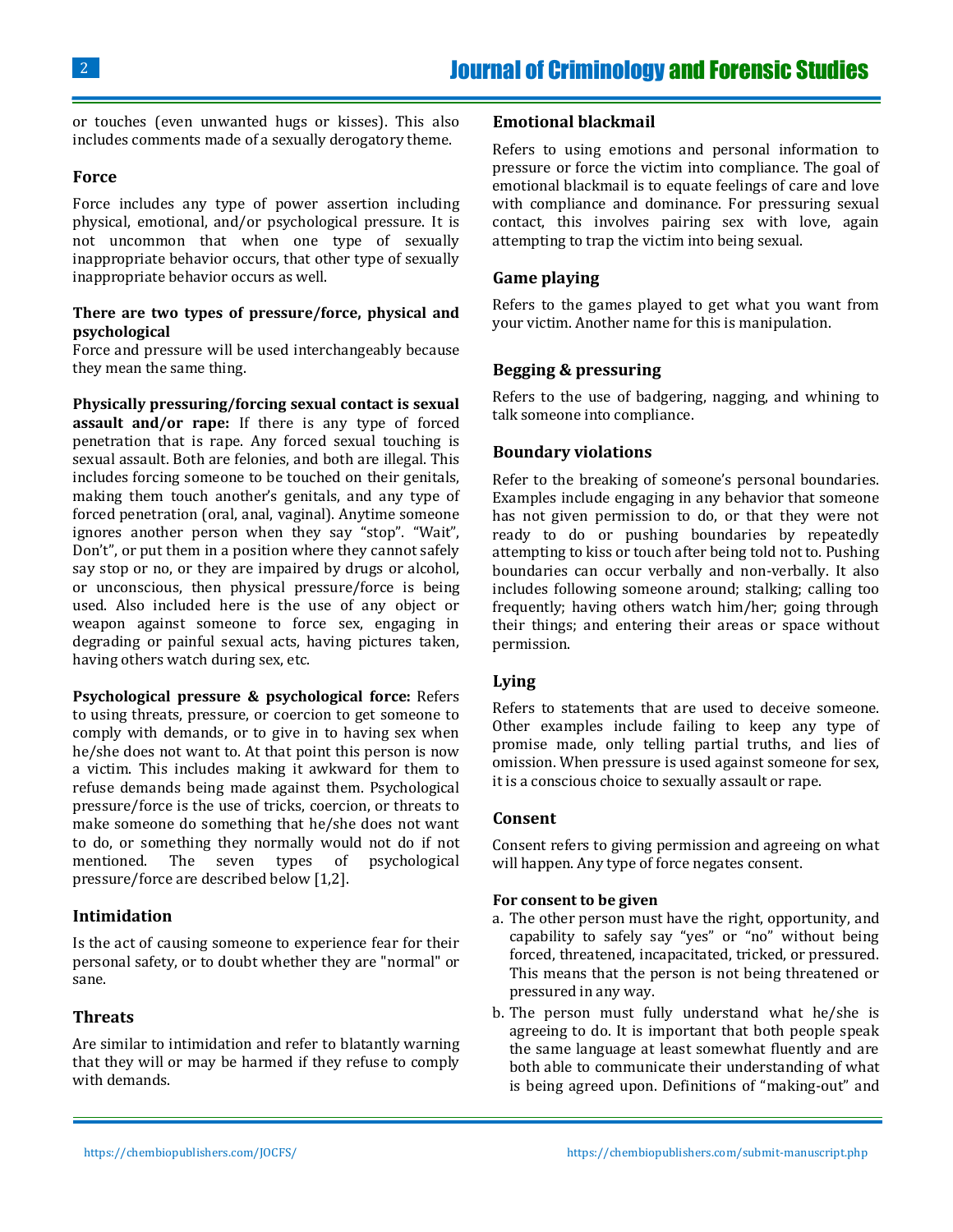"fooling-around" are fluid definitions that are often confusing.

- c. The person must be in a clear state of mind, that is, not impaired in any way. Impairment would include being under the influence of drugs or alcohol, actively experiencing mental illness or a mental disorder, asleep, injured, or in any way incapacitated.
- d. Both people should be equally participating. If one person is remaining still (freezing) or not actively participating, then consent is not likely given. Sex involves two consenting age-appropriate people.
- e. "Yes" means "yes" & "no" means "no". "Not sure", "maybe", "I don't know", and no response indicates "no". Any response other than "yes" is a "no".
- f. Anyone can at any time change their mind and cease sexual activity.
- g. When in doubt, STOP! (Johnson, 2005, 2013) Now that we have clear definitions of the topic at hand we can now turn to understanding the background of sex offenders.

# **Background**

The scientific, psychological, and criminology fields have long studied and understood violence, including sex related offenses. The literature is extensive in identifying the background of violent offenders, whether general assaulters, batterers, child abusers, and sex offenders. The more appropriate term would be the violent offender, those that present with characteristics of violent personality, and those that present with certain characteristics that may predispose an individual to engage in any type of violent behavior, whether verbal, physical or sexual in nature. In fact, many violent offenders engage in violent behavior in several realms, ranging from frequent arguments, domestic abuse, child abuse, pet abuse, road rage, sexual offenses, arson, robbery, auto theft, and homicide. In order to engage in violent behavior, an individual must first decide that

- i. It is appropriate to do so, that is, that they have a right to engage in the violent behavior;
- ii. That the costs of such behavior is worth the risk; and
- iii. That they have a low risk of getting caught, or if they are caught, a low risk for receiving any serious consequence.

Violent behavior, like nonviolent behavior, is a choice. A conscious choice, regardless of whether sober or intoxicated, the individual must make a deliberate choice to engage in the violent behavior. No different than the individual making a conscious, deliberate choice to engage in respectful and nonviolent behavior. Having the characteristics of violent personality do not make an individual engage in violent behavior but rather predisposes the individual to be more likely to do so.

#### **Characteristic of the Violent Personality**

Since the 1960's, researchers have identified the background of what I am referring to as the violent personality. The diagnostic criteria for Antisocial Personality Disorder, Conduct Disorder, and Psychopathy clearly describe the violent personality characteristics and I will not repeat them here. It takes a rapist to rape, and an abuser to abuse, a murder to murder, yet all share similar personality characteristics and similar backgrounds. These will be discussed in the following section under motivations.

#### **Motivation for Rape**

Rape is not about sex. Sex is used as a weapon to harm the victim. The term rape will be used throughout to include sexual assault (any forced sexual contact that does not involve penetration) as well as any physically forced sexual contact. The underlying needs of the sexual offender can be complex and many. Anyone can find a sexual partner for consensual sex. In fact, many sex offenders have plenty of sexual partners and even have relationships that involve ongoing sexual activity, are involved in a committed dating relationship or even married. The sexual offender may or may not abuse or rape their partner, treating their partner with respect, which is one of the reasons when a sexual offender is identified in the media some people may not believe the allegations. Make no mistake, to take sex, force sex, or use any type of psychological or physical force to obtain sexual contact, is sexual assault and/or rape. Factors and situations related to the perpetration of sexual assault and rape include (but not limited to) childhood victimization, attachment deficits, reduced capacity for empathy, witnessing parental violence, personality characteristics, narcissism, antisocial traits, disregard for social norms, tendency for aggression, early sexual experiences, promiscuity, hostility towards women, traditional views about gender roles, impulsivity, and beliefs supporting abuse and rape [\(3](#page-7-2)[-16\)](#page-7-3).

#### **Support from others to rape is also a factor**

Perpetrators often have family and friends who condone violence towards others, women or children, and support for rape [\(2,](#page-7-1)[17\)](#page-7-4). Recall Brock Turner, the Stanford swimmer rapist, whose father commented that 20 minutes of "action" should not ruin his son's life. Interesting that father holds rape supporting beliefs, condoning and relabeling rape as "action".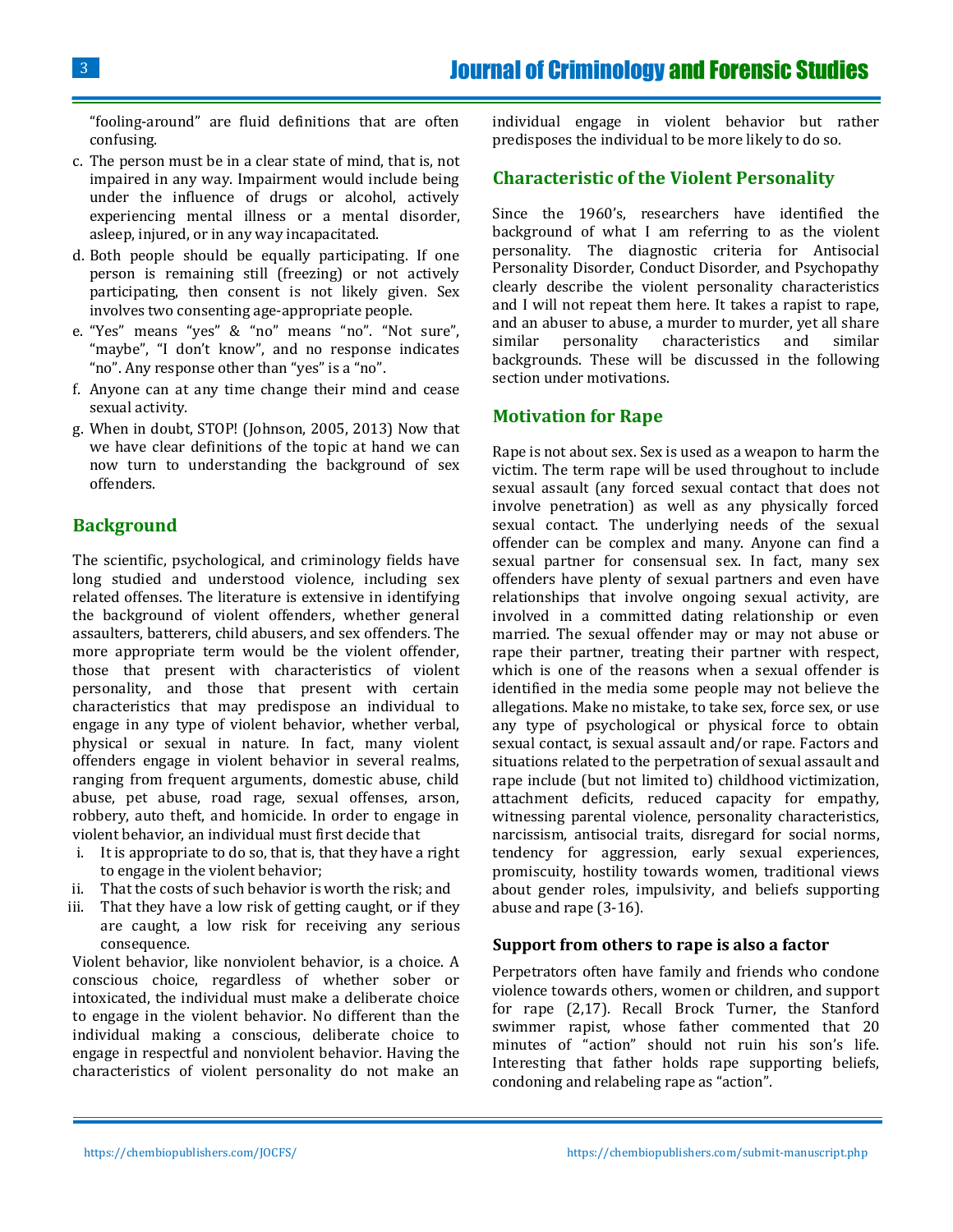#### **Children's exposure to domestic abuse**

Is also correlated with negative outcomes, including psychosocial impact, which increases the chance for the children to engage in intimate partner violence later in life [\[18\]](#page-7-5). Domestic abusers frequently rape their partners, again, along the continuum of violent personality, if you abuse your partner physically, you are far more likely to abuse your partner sexually. Engaging in pet abuse is also a risk factor for engaging in violence towards humans. In one study, 65% of those arrested form animal cruelty engaged in assault against another person [\[19\]](#page-8-0). This is consistent with other researchers [\[9,](#page-7-6)[20-](#page-8-1)[23\]](#page-8-2). Those who engage in animal cruelty were 3 times more likely to commit other crimes, including Murder, rape, robbery, assault, harassment, threats, and drug/substance abuse [\[24\]](#page-8-3). In addition, of all 7 school shootings that occurred in the U.S. between 1997 and 2001, all of the boys had a history of engaging in animal abuse [\[25\]](#page-8-4). For more of a review on the connections between pet abuse and violence towards people, see Johnson, (in press).

# **The Role of Alcohol in Sexual Assault and Rape**

For a thorough literature review of the role of alcohol in sexual assault and rape see Johnson (2014; 2017b). A causal relationship between alcohol consumption and sexual assault/rape is not demonstrated given that only approximately half of the perpetrators were drinking alcohol at the time of the crime. The above factors may lead to the use and abuse of alcohol, which brings alcohol now into the mix as a contributing factor for sexual assault and rape, though alcohol use does not cause rape to occur. Alcohol intoxication in and of itself is not the cause of sexual assault or rape. It is unclear whether when drinking the perpetrator decides to commit the sexual assault or rape or if the perpetrator drank prior to the offense to allow an excuse or justification for the crime [\[26\]](#page-8-5). Knowing that alcohol plays a role for the perpetrator in justifying and committing the rape does not lessen in any way the perpetrator's responsibility for the rape behavior. In addition, it is impossible to know the amount of alcohol an offender consumed prior to or during the sex offense because only very few sex offenders are arrested immediately after a rape. Remember that the primary person stating how much alcohol was consumed is the sex offender themselves and the sex offender is not considered a reliable witness of fact.

## **Blackouts Are a Rare Event**

It is interesting that most sex offenders claim that they had a "blackout" and cannot remember the rape situation clearly**.** It is actually rare to have a blackout. Have you

heard of drunks later recalling what they did, who they were with, and where they were despite heavy drinking? The drunkard who brags about their enjoyable time on the beach in Cancun or at the party. Interesting that when discussing events that occurred while intoxicated but not accused of wrongdoing, the now sober individual recalls most of what occurred when they were intoxicated. It is when the individual is confronted about doing something wrong that they amazingly experience a blackout. Yet it is only when confronted about and accused of doing something wrong that they tend to experience a blackout. One study found that intoxicated non rapists were able to recognize inappropriate cues faster in an audio taped scenario than rapists and non rapists who had not consumed alcohol [\[27\]](#page-8-6). Although alcohol appears to increase an individual's acceptance or interest in more deviant and violent sexual situations in the laboratory, the non rapist group demonstrated increased vigilance and were able to more quickly identify and respond to the inappropriate cues being given by the partner/victim and not respond with further sexual arousal.

This suggests that even when intoxicated, men, or at least non rapists, have the ability to attend to inappropriate cues and cease sexual contact. It has been demonstrated that in eyewitness research, intoxicated women gave less complete, but just as accurate details compared to sober women. There were no differences found in accuracy or completeness between intoxicated or sober menintoxicated men retaining both complete and accurate details [\[28\]](#page-8-7). It is important to note demonstrated differences between how men and women are impacted in regards to memory. Women demonstrate memory deficits with lower amounts of alcohol than men [\[28-](#page-8-7)[30\]](#page-8-8). It was found that intoxicated individuals paid almost as much to peripheral and central details as sober individuals when tested a day later [\[31\]](#page-8-9). Numerous researchers have demonstrated that intoxicated individuals were likely to attend to and recall central information versus peripheral information. Sexual assault and rape arguably are a much stronger emotional event for both the victim (a negative experience) and for the perpetrator (a positive emotional event). Positive events should be stored stronger in memory, and again, violence, abuse, sexual assault, rape, are all memories that the perpetrators should have access to regardless of level of intoxication.

Thus, even rapists recall what they did during the rape. They have nothing to gain to admit to any memory recall until after criminal proceedings have been dismissed or completed. During forensic and criminal interviews and interrogation, it is common for suspects of sexual assault and rape to recall enough information to prove they recall the event; however they may slant the facts to present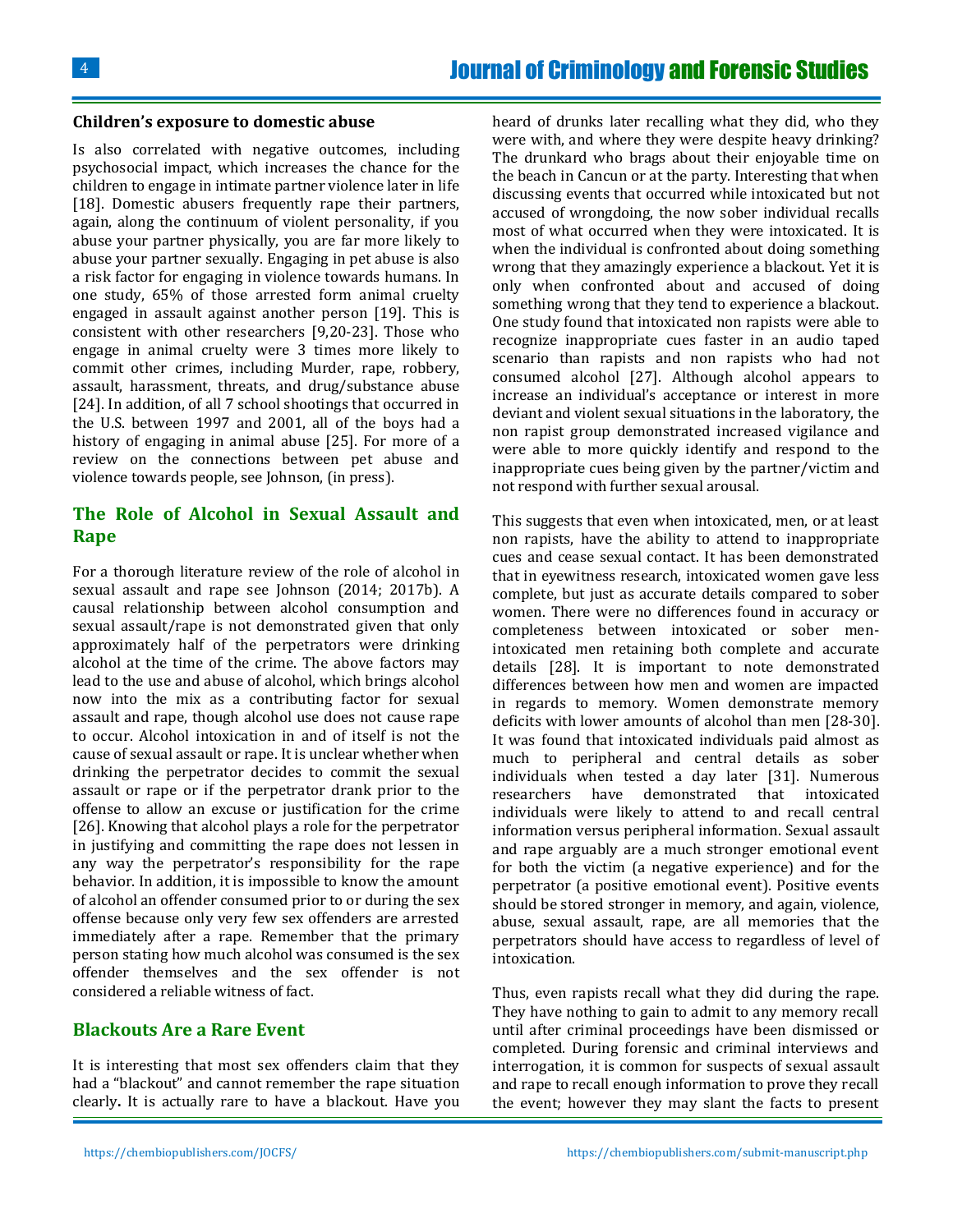themselves in a more favorable light and portray the victim in a more negative light. For example, the perpetrator portrays himself as being kind; tolerant of the victim's hesitation and level of intoxication, and that he was gentle with the victim. It is common to blame the victim for initiating sexual contact prior to becoming unconscious or significantly impaired, and that she wanted him to have sex. When interviewing witnesses it is important to understand the impact of alcohol intoxication. At high levels (0.07-0.1%) impairment in completeness in witness statements under free recall situations was demonstrated [\[28,](#page-8-7)[32,](#page-8-10)[33\]](#page-8-11). Other studies found high accuracy rates in intoxicated witnesses under similar alcohol impairment, but only under free recall situations versus structured interview formats [\[34\]](#page-8-12). Immediate interview of eyewitnesses provided the most accurate completeness though again the quantity of information is reduced due to the impact of the alcohol intoxication on memory [\[32\]](#page-8-10).

Immediate interviewing of witnesses is important. In fact, immediate interviewing resulted in more correct details than when interviewing a witness only at a later time. This was true for both intoxicated and sober witnesses. They also found that interviewing on two occasions resulted in more correct details than only interviewing a witness once, regardless of whether intoxicated or sober. As indicated in the previous section, intoxicated witnesses recalled fewer details than sober witnesses in free recall, but provided the same amount of information as sober witnesses in cued recall.

Several studies found that low to moderate intoxication (e.g., up to 0810%) did not interfere with the quantity of details the witness provided [\[28,](#page-8-7) [32,](#page-8-10) [35](#page-8-13)[,36\]](#page-8-14). Campo et al. [\[34\]](#page-8-12) at higher doses, alcohol intoxication appeared to impair both the quantity and quality of witness statements, though to a small degree [\[33\]](#page-8-11). Evidence supports that immediately interviewing a witness who is moderately intoxicated (up to approximately .10%) is better than only an on week delayed interview. In addition, both sober and intoxicated witnesses provided 20-30% more details during a second interview than had they only been interviewed once. Approximately 80% of reminiscent details (later recalls) provided by sober or intoxicated witnesses were correct [\[35\]](#page-8-13).

This is furthered strengthened when no misleading questions were asked by interviewers. The authors also found that alcohol reduced the number of recalled details in free recall but not in *cued* recall. They also found that both sober and intoxicated witnesses were more accurate in free recall versus cued recall. It is important to begin with free recall and allows the witness to finish telling what they recall before moving into direct questioning.

The reason for this is that direct questioning can have a contaminating effect on witness memory [\[37\]](#page-8-15). In sum: if low to moderate intoxication, witnesses recalled significant details then it stands to reason that the perpetrator would also recall their offense behavior.

Again, with the caveat that most sex offenders are not caught within a couple of hours following the offense and therefore there is no way to know how intoxicated the perpetrator was at the time of their offense. Self-report is biased and the perpetrator has more to gain to claim that they were too intoxicated to know what they were doing (which is never the case). It is also difficult to know if the perpetrator used alcohol before or during the sexual assault or rape [\[38\]](#page-8-16). In addition, when in sex offender treatment, the perpetrator has to recall their offense stepby-step, in detail. They do this wonderfully! Following conviction, sex offenders tell the details to prove that they were fully aware of the decisions they made during the offense as well as able to recall the details with great clarity. Amazing the memory of a sexual assault or rape in the mind of the rapist. It was a good, powerful, controlling and adrenalin filled moment forever etched in the rapist's memory. In addition, accuse the perpetrator of engaging in behavior they did not engage in during the offense, and amazing how quickly they can deny what we know did not happen. If the perpetrator can recall what they did not do, they certainly can recall what they did in fact do.

The primary motivation for committing sexual assault and rape involve themes of power, control, anger, and revenge [\[39\]](#page-8-17) and not primarily for sexual needs [\[40\]](#page-8-18)**.** Not all sex offenders present with all four of the above underlying motives, but all will present with at least one of these factors. Even when unable to identify whether the perpetrator possessed any of the previously mentioned risk factors, they still made a deliberate and conscious decision to sexually assault or rape. Sometimes it is difficult to determine whether the perpetrator had any of the risk factors because they may not have yet been involved in the criminal justice system. Regardless, at the time of the offense, they demonstrated some of the risk factors as well as at least one of the primary motivations for rape, that is, anger, power, control, or revenge. The offender may well have committed their first sexual assault or rape and been caught, however unlikely that is. It is more likely that this is the first time they have been caught or accused. Imagine how many times you speed but only are ticketed a handful of times. Sex offenders tend to have rich offending histories. However, given that many school, college and universities minimize and/or cover-up sexual assaults and rapes, there may be additional information that the schools have about prior allegations. At the very least, other students may tell of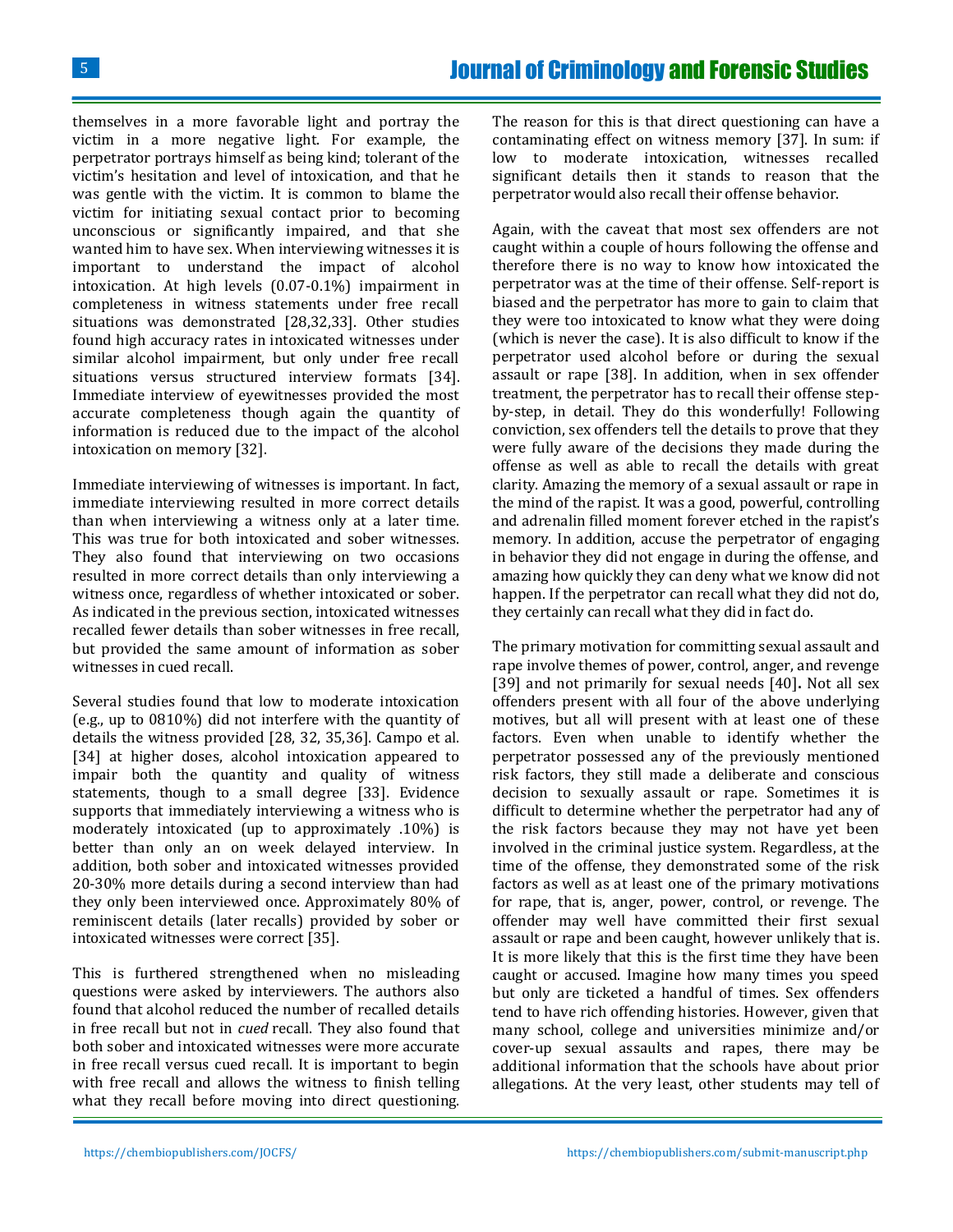prior allegations or prior sexual assaults/rapes that were previously unreported.

Use of excessive force (force beyond that which is necessary to gain victim compliance) does not always provide increased sexual arousal for the rapist [\[41\]](#page-8-19) also as discussed in. All sexual assaults and rapes appear to be perpetrated in order to meet the rapist's need for power [\[4\]](#page-7-7) but not necessarily for the damage or injury of the victim. Groth [\[39\]](#page-8-17) proffers that all sexual assaults and rapes involve power, anger, and sexuality (p. 12, 60-61), all of which make sense because rape is an aggressive act. It is through the rape that the rapist experiences a relief from a variety of negative emotional states such as feelings of anger, frustration, resentment, rage, inadequacy, and loneliness. More importantly, rape and sexual assault are never simply about sex. The reason I choose to include research from years ago is to show that for nearly fifty years we have understood that the underlying reasons why rapist's rape is for nonsexual reasons. Sex offenders present with characteristics of violent personality and share similar backgrounds. The one thing that is clear is that sex offenses are not primarily about obtaining sex but rather exercising power, control, anger, and revenge.

# **Investigators of Crimes Involving Sexual Assault and Rape**

For investigators, it is important to listen to what the victim reports the offender said, did, how the perpetrator obtained and maintained control of the victim, what was said (e.g., names the victim was called, things the offender told the victim to do, if the perpetrator belittled or degraded the victim). The perpetrator provides a picture as well. What the perpetrator tells as their alibi, language used, concern for the victim's well-being or lack thereof, and especially the perpetrator's blaming alcohol or drug use for their behavior. And then there is the crime scene. How careful did the perpetrator appear to plan where the crime occurred and who may protect them by keeping others away? The perpetrator often reveals that they were aware of the victim's incapacitated state when drugs or alcohol were involved. If anger or revenge based, the perpetrator's need to get even or punish the victim, apparent through the perpetrator's offense behavior and statements. Of course, there is the background of the perpetrator. What, if any, of the aforementioned predisposition factors does the perpetrator present with? What are their histories with other women, with friends? If the perpetrator claims to have been under the influence of drugs or alcohol, what is their history of substance use? Do they regularly use substances, especially in social settings, and how frequent do they become intoxicated (regardless of intoxication level)? And to what degree

does the perpetrator appear concerned about the allegations, about the interview situation, and about their own actions? Too little concern may suggest a more callous-unemotional personality trait which relates to psychopathy and significant anxiety may relate to naivety or criminal unsophistication.

To what degree does the perpetrator minimize the offense situation or the victim's version? It is common for sex offenders to portray the offense situation as mutual and consensual, even when physical force or bondage was involved. This is even truer when the perpetrator takes advantage of the victim's level of intoxication. Even when they themselves are intoxicated, they still deliberately decide to continue with sexual behavior despite the victim's resistance, and resistance involves passing-out. The unconscious victim can in no way consent to any sexual behavior, regardless of what the victim may or may not have agreed to prior to becoming unconscious. Many sex offenders brag about their sexual conquest of the unconscious victim, claiming it as a trophy they somehow earned, and that the victim either deserved it or was compliant despite being unconscious. This speaks volumes about the rape supportive beliefs the perpetrator holds.

The perpetrator who rapes an unconscious victim has to work harder for the sexual contact. They may have to remove the victim's clothing, position the victim's body for penetration, and maintain the victim's body in a position to allow sexual contact. Much more work involved than with a conscious consenting partner. This is a significantly selfish act, meant to degrade the victim, exert power and control over the victim, and if physically assaulting to the victim as well, vengeful and anger based. Image being the victim of a rape, but you were unconscious during part or most of the offense. You awaken to the sense that something is wrong, parts of your body ache or are damaged, your clothing may be missing or put back on wrong, and an even more damaging blow, seeing or hearing that you were raped via social media or others. Imagine awakening to find yourself at the hospital undergoing a sexual assault exam, unclear of what happened. The impact to an unconscious victim can be devastating. Regardless of the perpetrator's primary motive or intention, engaging in any sexual contact, including rape of someone semiconscious or unconscious is a violent act.

# **Recommendations for the Victim and the Family and Friends of the Victim**

a. Always believe anyone claiming that they were the victim of any type of assault, whether verbal, harassment, physical, sexual assault, or rape.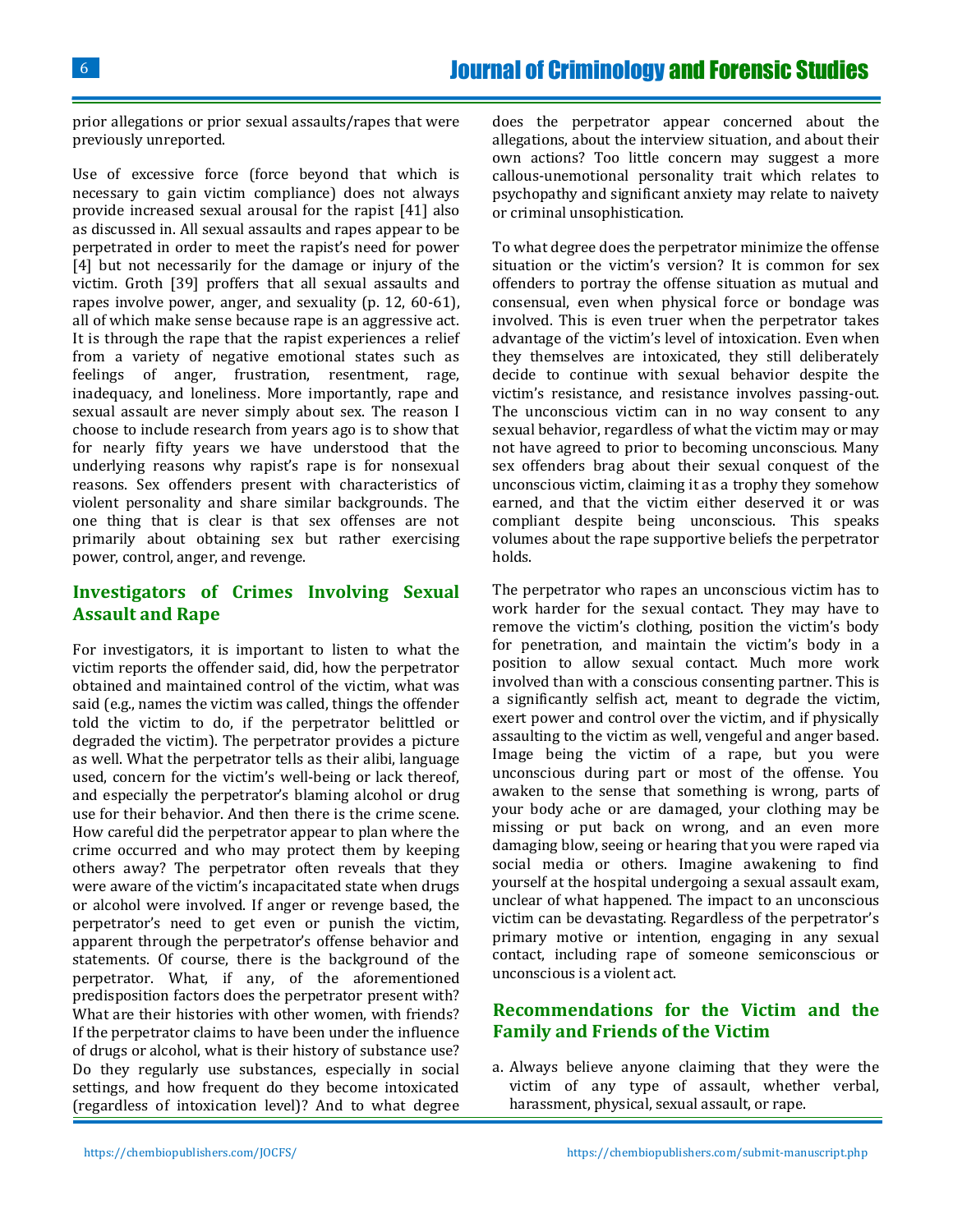- b. Always report the sexual assault or rape to local authorities. Campus security or campus police may or may not do enough to protect the integrity of the case or may not be able to fully investigate or cooperate with local authorities due to campus policy. Some campus police departments are thorough and professional, but the concern is that they are still bound to some degree to campus politics.
- c. Always report the sexual assault or rape to the school safety and security or police.
- d. Make sure the campus security or campus police reported the crime to the outside law enforcement agency that is the county sheriff or city police department.
- e. Make sure that local and campus police work together to share information and cooperate in the investigation. This is especially important when the alleged perpetrator is a student or faculty of the institution or when the sexual assault or rape occurred on campus property or at a official or unofficial activity (e.g, occurred at a party at a frat house or dorm).
- f. Obtain a sexual assault exam as soon as possible. This should occur as soon as the victim realizes what has occurred, even if days later. It is important for the victim not to change clothes or shower or brush their teeth, as valuable evidence may be lost.
- g. Talk about what happened and do not stop talking until people hear and believe you.
- h. Obtain support from a rape victim advocate or other support group if possible. These are people who understand sexual assault and rape, who are aware of community and legal resources for the victim, and who can provide ongoing emotional support to the victim.
- i. Immediately report any contact from the perpetrator or from anyone contacting the victim on the perpetrator's behalf. This should be reported both to the campus police/safety/security office as well as to local law enforcement.

# **Recommendations for the School, College, or University**

I will use the term school, college, and university to include any educational institution regardless of educational level. Campus will refer to any grounds on or part of the institution, including sporks venues, dormitory, or school sanctioned events. I often hear that victims of bullying, harassment, assault or sexual assault/rape can freely change schools with the support of the school. That is nice and should always be an option for the victim of any type of violence. However, the perpetrator, whether alleged or proven, should immediately be removed from the campus until a full police investigation occurs. Here are my recommendations.

- a. Provide an environment of support, one in which victims feel safe to report crimes. Believe a victim until the evidence proves otherwise, which takes time and should be left to law enforcement professionals, not faculty or staff.
- b. Provide the victim with immediate medical care. Arrange for or provide a means of transport for the victim if necessary to the emergency room.
- c. Secure any room or other evidence and possible witnesses for law enforcement to investigate. Regardless of any inconvenience, this is necessary and demonstrates the institution's support for a nonviolent campus.
- d. Remove the alleged perpetrator from the institutions campus. This includes prohibiting the alleged perpetrator of any type of violence, sexual assault or rape from engaging in any school sanctioned activities*.*  If the suspect needs to be on campus, then they should be escorted on and off the campus without any opportunity to interact with other students. Interaction could allow for witness tampering and collusion against the victim. Institution ethics and guidelines allow for the removal of any staff or student who may or does pose a risk for harm to the campus or to students.
- e. Any interview of the victim, suspect, or witnesses should only occur with the permission of the investigating police department. Institutions that conduct their own investigation are likely to bias the investigation in favor of discrediting the victim. This occurs time and time again.
- f. The institutions public information officer or ranking administrative personnel should always provide a briefing to the students as well as to the local community about the situation. Covering it up by not talking about it is wrong. In addition, covering it up and failing to in every way protect the entire campus from an alleged perpetrator is collusion. People deserve to know the truth. Any educational institution that reports no rapes or assaults in a given year is simply not being honest. In any setting with hundreds of people, crime occurs.
- g. Any student found guilty, regardless of whether legally convicted or for violating the institutions behavior conduct clause should be removed from the campus and barred from all campus activities.
- h. Regardless of whether the victim cooperates with prosecution, still investigate as in any other case. This is important for several reasons.
- i. First, the victim may change his/her mind as time passes or as the investigation proceeds and the victim appears to be believed. Statements and investigation information is more accurate when gathered in a timely fashion.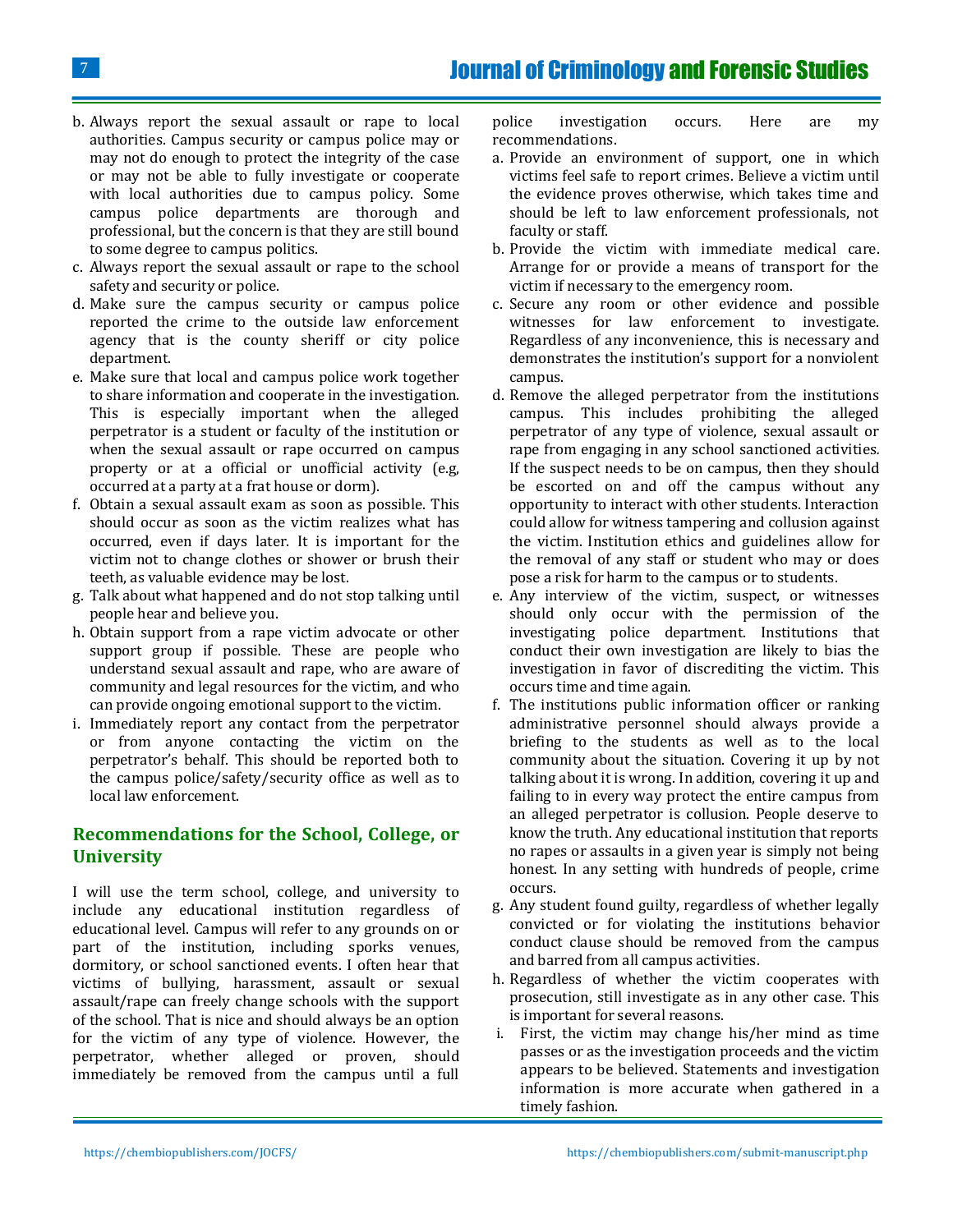- ii. Second, even if the case is not prosecuted, a full investigation, including interviewing the suspect and witnesses, allow for information to be gathered for use in future similar cases.
- iii. Third, the suspect may face disciplinary action or expulsion from the campus for violating the student behavioral contract. The suspect's alleged behavior involved sexual violence and therefore may pose a risk to other students.
- iv. Fourth, sex offenders rarely commit one sex offense, especially when not held accountable. It is more likely that the suspect will again rape or has raped in the past.
- v. Fifth, the suspect may attempt further contact with the victim, may harass, threaten or intimidate the victim. The suspect needs to be informed that under no circumstances are they or their friends to have contact with the victim. I want to be clear that law enforcement take sexual assault and rape very seriously and they do the best they can to solve every case. Campus police do the same, but may have pressure from the institution to not.

# **References**

- <span id="page-7-0"></span>1. [Johnson SA \(2005\) When "I Love You" Turns Violent:](https://trove.nla.gov.au/work/20961353)  [Recognizing and confronting dangerous relationships.](https://trove.nla.gov.au/work/20961353)  [Formerly published by New Horizon Press and now](https://trove.nla.gov.au/work/20961353)  [self-published, pp. 226.](https://trove.nla.gov.au/work/20961353)
- <span id="page-7-1"></span>2. Johnson SA (2013) Man to Man: When Your Partner Says No: Understanding Date Rape and Pressured Sex (2nd Ed.). Self-Published. Formerly published by Safer Society Press.
- <span id="page-7-2"></span>3. [Barbaree HE, Marshall WL \(1991\) The role of male](http://psycnet.apa.org/record/1992-05846-001)  [sexual arousal in rape: six models. Journal of](http://psycnet.apa.org/record/1992-05846-001)  [Consulting and Clinical Psychology 59\(5\): 621-630.](http://psycnet.apa.org/record/1992-05846-001)
- <span id="page-7-7"></span>4. [Marshall WL, Laws DR, Barbaree HE \(1990\)](https://www.springer.com/gp/book/9780306432729)  [Handbook of sexual assault. Spinger US, pp. 406.](https://www.springer.com/gp/book/9780306432729)
- 5. [Dean KD, Malamuth NM \(1997\) Characteristics of](https://www.ncbi.nlm.nih.gov/pubmed/9107010)  [men who aggress sexually and of men who imagine](https://www.ncbi.nlm.nih.gov/pubmed/9107010)  [aggressing: risk and moderating variables. J of Pers](https://www.ncbi.nlm.nih.gov/pubmed/9107010)  [Soc Psychol 72\(2\): 449-455.](https://www.ncbi.nlm.nih.gov/pubmed/9107010)
- 6. [Kosson DS, Kelly JC, White JW \(1997\) Psychopathy](http://journals.sagepub.com/doi/abs/10.1177/088626097012002006)[related traits predict self-reported sexual aggression](http://journals.sagepub.com/doi/abs/10.1177/088626097012002006)  [among college men. Journal of Interpersonal Violence](http://journals.sagepub.com/doi/abs/10.1177/088626097012002006)  [12\(2\):](http://journals.sagepub.com/doi/abs/10.1177/088626097012002006) 241–254.
- 7. [Lalumiere ML, Chalmers LJ, Quinsey VL, Seto MC](https://www.sciencedirect.com/science/article/pii/S0162309596000763)  [\(1996\) A Test of the Mate Deprivation Hypothesis of](https://www.sciencedirect.com/science/article/pii/S0162309596000763)

[Sexual Coercion. Ethology and Sociobiology 17\(5\):](https://www.sciencedirect.com/science/article/pii/S0162309596000763) [299-318.](https://www.sciencedirect.com/science/article/pii/S0162309596000763)

- 8. [Lisak D, Roth S \(1988\) Motivational factors in](https://www.ncbi.nlm.nih.gov/pubmed/3210146)  [nonincarcerated sexually aggressive men. Journal of](https://www.ncbi.nlm.nih.gov/pubmed/3210146)  [Personality and Social Psychology 55\(5\):](https://www.ncbi.nlm.nih.gov/pubmed/3210146) 795-802.
- <span id="page-7-6"></span>9. [Henry BC \(2004\) The relationship between animal](http://www.animalsandsociety.org/wp-content/uploads/2015/11/henry.pdf)  [cruelty delinquency, and attitudes toward the](http://www.animalsandsociety.org/wp-content/uploads/2015/11/henry.pdf)  [treatment toward animals. Society and Animals](http://www.animalsandsociety.org/wp-content/uploads/2015/11/henry.pdf)  12(3): [185-207.](http://www.animalsandsociety.org/wp-content/uploads/2015/11/henry.pdf)
- 10. [Malamuth NM, Linz D, Heavey CL, Barnesn G, Acker M](https://www.ncbi.nlm.nih.gov/pubmed/7643309)  [\(1995\) Using the confluence model of sexual](https://www.ncbi.nlm.nih.gov/pubmed/7643309)  aggress[ion to predict men's conflict with women: a](https://www.ncbi.nlm.nih.gov/pubmed/7643309)  [10-year follow-up study. J Pers Soc Psychol 69\(2\):](https://www.ncbi.nlm.nih.gov/pubmed/7643309) [353-369.](https://www.ncbi.nlm.nih.gov/pubmed/7643309)
- 11. [Malamuth NM, Heavey CL, Linz D \(1993\) Predicting](http://psycnet.apa.org/record/1993-97991-003)  [men's antisocial behavior against women: Th](http://psycnet.apa.org/record/1993-97991-003)e [interaction model of sexual aggression.APA psycNET,](http://psycnet.apa.org/record/1993-97991-003)  [pp. 63-97.](http://psycnet.apa.org/record/1993-97991-003)
- 12. [Malamuth NM, Sockloskie RJ, Koss MP, Tanaka JS](https://www.ncbi.nlm.nih.gov/pubmed/1955602)  [\(1991\) Characteristics of aggressors against women:](https://www.ncbi.nlm.nih.gov/pubmed/1955602)  [Testing a model using a national sample of college](https://www.ncbi.nlm.nih.gov/pubmed/1955602)  [students. J Consult Clin Psychol 59\(5\): 670-681.](https://www.ncbi.nlm.nih.gov/pubmed/1955602)
- 13. [Prentky RA, Knight RA \(1991\) Identifying critical](https://www.ncbi.nlm.nih.gov/pubmed/1955600)  [dimensions for discriminating among rapists. J](https://www.ncbi.nlm.nih.gov/pubmed/1955600)  [Consult Clin Psychol 59\(5\): 643-661.](https://www.ncbi.nlm.nih.gov/pubmed/1955600)
- 14. [Senn CY, Desmarais S, Verberg N, Wood E \(2000\)](http://journals.sagepub.com/doi/10.1177/0265407500171005)  [Predicting coercive sexual behavior across the](http://journals.sagepub.com/doi/10.1177/0265407500171005)  [lifespan in a random sample of Canadian men. Journal](http://journals.sagepub.com/doi/10.1177/0265407500171005)  [of Social and Personal Relationships 17\(1\): 95](http://journals.sagepub.com/doi/10.1177/0265407500171005)–113.
- 15. [Seto MC, Barbaree HE \(1997\) Sexual aggression as](http://psycnet.apa.org/record/1997-36421-048)  [antisocial behavior: A developmental model. In: Stoff](http://psycnet.apa.org/record/1997-36421-048)  [DM, et al. \(Eds.\), Handbook of antisocial behavior.](http://psycnet.apa.org/record/1997-36421-048)  [Hoboken, NJ, US: John Wiley & Sons Inc., pp. 524-533.](http://psycnet.apa.org/record/1997-36421-048)
- <span id="page-7-3"></span>16. [Ward T, Keenan T, Hudson SM \(2000\) Understanding](https://www.sciencedirect.com/science/article/pii/S1359178998000251)  [cognitive, affective, and intimacy deficits in sexual](https://www.sciencedirect.com/science/article/pii/S1359178998000251)  [offenders: a developmental perspective. Aggression](https://www.sciencedirect.com/science/article/pii/S1359178998000251)  [and Violent Behavior 5\(1\): 41-62.](https://www.sciencedirect.com/science/article/pii/S1359178998000251)
- <span id="page-7-4"></span>17. [Johnson SA \(2017\) Societal Acceptance of Crime &](https://juniperpublishers.com/jfsci/pdf/JFSCI.MS.ID.555564.pdf)  [Rape: Blaming Victims and Excusing the behavior of](https://juniperpublishers.com/jfsci/pdf/JFSCI.MS.ID.555564.pdf)  [the Offender. Journal of Forensic Sciences & Criminal](https://juniperpublishers.com/jfsci/pdf/JFSCI.MS.ID.555564.pdf)  [Investigation 1\(3\): 1-5.](https://juniperpublishers.com/jfsci/pdf/JFSCI.MS.ID.555564.pdf)
- <span id="page-7-5"></span>18. [Kimber K, Adham S, Gill S, McTavisha J, MacMillan HL](https://www.ncbi.nlm.nih.gov/pubmed/29175277)  [\(2018\) The association between child exposure to](https://www.ncbi.nlm.nih.gov/pubmed/29175277)  [intimate partner violence \(IPV\) and perpetration of](https://www.ncbi.nlm.nih.gov/pubmed/29175277)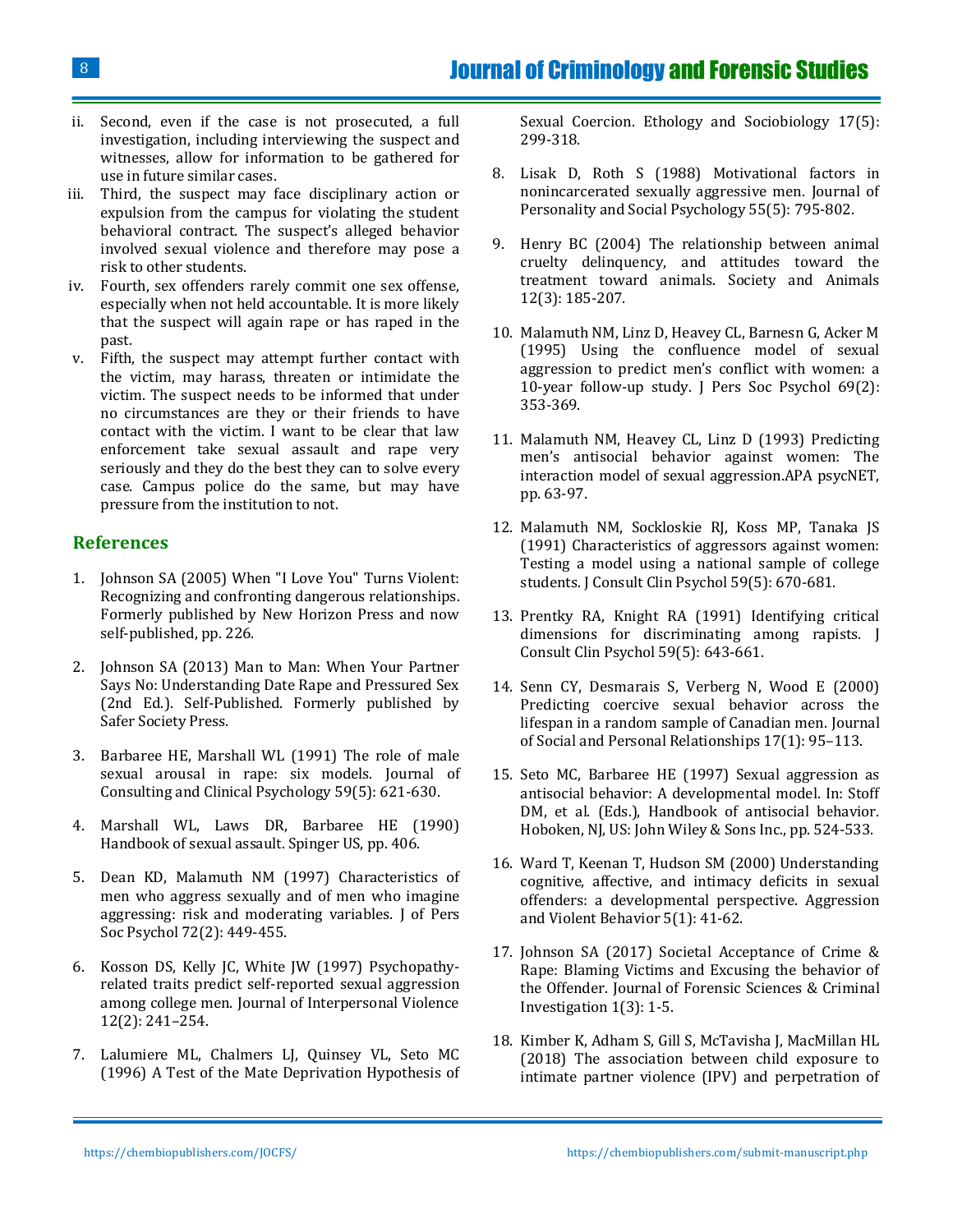# Journal of Criminology and Forensic Studies

IPV in adulthood-A systematic review. Child Abuse & Neglect 76: 273-286.

- <span id="page-8-0"></span>19. Degenhardt B (2005) Statistical Summary of Offenders Charged with Crimes against Companion Animals July 2001-July 2005. Report from the Chicago Police Department.
- <span id="page-8-1"></span>20. [Ascione FR, Arkow P \(1999\) Child abuse, domestic](http://habricentral.org/resources/514/download/Child_Abuse_Optimized.pdf?token)  [violence and animal abuse: Linking the circles of](http://habricentral.org/resources/514/download/Child_Abuse_Optimized.pdf?token)  [compassion for prevention and intervention. Purdue](http://habricentral.org/resources/514/download/Child_Abuse_Optimized.pdf?token)  [University Press, West Lafayette, Indiana.](http://habricentral.org/resources/514/download/Child_Abuse_Optimized.pdf?token)
- 21. [Beirne P \(2004\) From animal abuse to interhuman](https://digitalcommons.usm.maine.edu/cgi/viewcontent.cgi?article=1001&context=criminology)  [violence? A critical review of the progression thesis.](https://digitalcommons.usm.maine.edu/cgi/viewcontent.cgi?article=1001&context=criminology)  [Society and Animals 12\(1\): 39-65.](https://digitalcommons.usm.maine.edu/cgi/viewcontent.cgi?article=1001&context=criminology)
- 22. [Faver CA, Strand EB \(2003\) Domestic violence and](https://www.tandfonline.com/doi/abs/10.1080/10437797.2003.10779134)  [animal cruelty: Untangling the web of abuse. Special](https://www.tandfonline.com/doi/abs/10.1080/10437797.2003.10779134)  [section: Domestic violence and social work education.](https://www.tandfonline.com/doi/abs/10.1080/10437797.2003.10779134)  [Journal of Social Work Education 39\(2\): 237-248.](https://www.tandfonline.com/doi/abs/10.1080/10437797.2003.10779134)
- <span id="page-8-2"></span>23. [Lockwood R, Ascione FR \(1998\) Cruelty to animals](http://www.thepress.purdue.edu/titles/format/9781557531056)  [and interpersonal violence: Readings in research and](http://www.thepress.purdue.edu/titles/format/9781557531056)  [application. Purdue University Press, pp. 464.](http://www.thepress.purdue.edu/titles/format/9781557531056)
- <span id="page-8-3"></span>24. [Arluke A, Levin J, Luke C, Ascione F \(1999\) The](http://journals.sagepub.com/doi/abs/10.1177/088626099014009004)  [relationship of animal abuse to violence and other](http://journals.sagepub.com/doi/abs/10.1177/088626099014009004)  [forms of antisocial behavior. Journal if Interpersonal](http://journals.sagepub.com/doi/abs/10.1177/088626099014009004)  [Violence 14\(9\):](http://journals.sagepub.com/doi/abs/10.1177/088626099014009004) 963-975.
- <span id="page-8-4"></span>25. [Cohen W \(1996\) Tribute to the Staff of the](https://www.gpo.gov/fdsys/pkg/CREC-1996-10-03/html/CREC-1996-10-03-pt1-PgS12329-3.htm)  [Subcommittee on Oversight of Government](https://www.gpo.gov/fdsys/pkg/CREC-1996-10-03/html/CREC-1996-10-03-pt1-PgS12329-3.htm)  [Management and the District of Columbia.](https://www.gpo.gov/fdsys/pkg/CREC-1996-10-03/html/CREC-1996-10-03-pt1-PgS12329-3.htm)  [Congressional Register, 142\(141\): 3.](https://www.gpo.gov/fdsys/pkg/CREC-1996-10-03/html/CREC-1996-10-03-pt1-PgS12329-3.htm)
- <span id="page-8-5"></span>26. [Abbey A, Zawacki T, Buck PO, Clinton AM, McAuslan P](https://www.ncbi.nlm.nih.gov/pubmed/26500424)  [\(2004\) Sexual assault and alcohol consumption: what](https://www.ncbi.nlm.nih.gov/pubmed/26500424)  [do we know about their relationship and what types](https://www.ncbi.nlm.nih.gov/pubmed/26500424)  [of research are still needed? Aggression and Violent](https://www.ncbi.nlm.nih.gov/pubmed/26500424)  [Behavior 9\(3\): 271-303.](https://www.ncbi.nlm.nih.gov/pubmed/26500424)
- <span id="page-8-6"></span>27. [Wydra A, Marshall WL, Earls CM, Barbaree HE \(1983\)](https://www.ncbi.nlm.nih.gov/pubmed/6360122)  [Identification of cues and control of sexual arousal by](https://www.ncbi.nlm.nih.gov/pubmed/6360122)  [rapists. Behavior Research and Therapy 21\(5\):](https://www.ncbi.nlm.nih.gov/pubmed/6360122) 469- [476.](https://www.ncbi.nlm.nih.gov/pubmed/6360122)
- <span id="page-8-7"></span>28. [Karlén MA, Roos af Hjelmsater E, Fahlke C, Granhag](https://www.tandfonline.com/doi/abs/10.1080/1068316X.2014.951644)  [PA, Soderpalm Gordh G \(2015\) Alcohol intoxicated](https://www.tandfonline.com/doi/abs/10.1080/1068316X.2014.951644)  [eyewitnesses' memory of intimate partner violence.](https://www.tandfonline.com/doi/abs/10.1080/1068316X.2014.951644)  [Psychology, Crime & Law 21\(2\): 156-171.](https://www.tandfonline.com/doi/abs/10.1080/1068316X.2014.951644)
- 29. [Bergman H, Kallmén H \(2002\) Alcohol use among](https://academic.oup.com/alcalc/article/37/3/245/132293)  [Swedes and a psychometric evaluation of the Alcohol](https://academic.oup.com/alcalc/article/37/3/245/132293)  [Use Disorders Identification Test. Alcohol and](https://academic.oup.com/alcalc/article/37/3/245/132293)  [Alcoholism 37\(3\): 245-251.](https://academic.oup.com/alcalc/article/37/3/245/132293)
- <span id="page-8-8"></span>30. [Mumenthaler MS, Taylor JL, O'Hara R, Yesevage JA](https://www.ncbi.nlm.nih.gov/pubmed/10890798)  [\(1999\) Gender differences in moderate drinking](https://www.ncbi.nlm.nih.gov/pubmed/10890798)  [effects. Alcohol Research and Health 23\(1\):](https://www.ncbi.nlm.nih.gov/pubmed/10890798) 55–64.
- <span id="page-8-9"></span>31. [Harvey AJ, Kneller W, Campbell AC \(2013\) The effects](https://www.tandfonline.com/doi/abs/10.1080/09658211.2013.770033)  [of alcohol intoxication on attention and memory for](https://www.tandfonline.com/doi/abs/10.1080/09658211.2013.770033)  [visual scenes. Memory 21\(8\): 969-980.](https://www.tandfonline.com/doi/abs/10.1080/09658211.2013.770033)
- <span id="page-8-10"></span>32. [Van Oorsouw K, Merckelbach H \(2012\) The effects of](https://onlinelibrary.wiley.com/doi/abs/10.1002/acp.1799)  [alcohol on crime-related memories: A field study](https://onlinelibrary.wiley.com/doi/abs/10.1002/acp.1799)  [intoxication and memory for crime. Applied Cognitive](https://onlinelibrary.wiley.com/doi/abs/10.1002/acp.1799)  [Psychology 26\(1\): 82-90.](https://onlinelibrary.wiley.com/doi/abs/10.1002/acp.1799)
- <span id="page-8-11"></span>33. Yuille JC, Tollestrup [PA \(1990\) Some effects of alcohol](http://psycnet.apa.org/buy/1990-24881-001)  [on eyewitness memory. Journal of Applied](http://psycnet.apa.org/buy/1990-24881-001)  [Psychology 75\(3\): 268](http://psycnet.apa.org/buy/1990-24881-001)–273.
- <span id="page-8-12"></span>34. [Campo NS, Evans JR, Carol RN, Kamp D, Villa D, et al.](https://www.ncbi.nlm.nih.gov/pubmed/21331970)  [\(2011\) Alcohol intoxication and memory for events: A](https://www.ncbi.nlm.nih.gov/pubmed/21331970)  [snapshot of alcohol myopia in a real-world drinking](https://www.ncbi.nlm.nih.gov/pubmed/21331970)  [scenario. Memory 19\(2\) 202-210.](https://www.ncbi.nlm.nih.gov/pubmed/21331970)
- <span id="page-8-13"></span>35. [Hagsand AV, Roos Af Hjelmsäter E, Granhag PA,](https://www.ncbi.nlm.nih.gov/pubmed/27249626)  [Fahlke C, Soderpalm Gordh A \(2016\) Witnesses](https://www.ncbi.nlm.nih.gov/pubmed/27249626)  [stumbling down memory lane: The effects of alcohol](https://www.ncbi.nlm.nih.gov/pubmed/27249626)  [intoxication, retention interval, and repeated](https://www.ncbi.nlm.nih.gov/pubmed/27249626)  [interviewing. Memory 25\(4\): 531-543.](https://www.ncbi.nlm.nih.gov/pubmed/27249626)
- <span id="page-8-14"></span>36. [Crossland D, Kneller W, Wilcock R \(2016\) Intoxicated](https://onlinelibrary.wiley.com/doi/pdf/10.1002/acp.3209)  [witnesses: Testing the validity of the alcohol myopia](https://onlinelibrary.wiley.com/doi/pdf/10.1002/acp.3209)  [theory. Applied Cognitive Psychology 30\(2\): 270-281.](https://onlinelibrary.wiley.com/doi/pdf/10.1002/acp.3209)
- <span id="page-8-15"></span>37. [Koriat A, Goldsmith M \(1996\) Monitoring and control](http://psycnet.apa.org/buy/1996-01780-004)  [processes in the strategic regulation of memory](http://psycnet.apa.org/buy/1996-01780-004)  [accuracy. Psychological Review 103\(3\): 490-517.](http://psycnet.apa.org/buy/1996-01780-004)
- <span id="page-8-16"></span>38. [Johnson SA \(2017\) Intoxicated Perpetrators of Sexual](https://juniperpublishers.com/jfsci/pdf/JFSCI.MS.ID.555570.pdf)  [Assault & Rape Know What They are doing despite](https://juniperpublishers.com/jfsci/pdf/JFSCI.MS.ID.555570.pdf)  [Intoxication: What the Literature Has to Say. Journal](https://juniperpublishers.com/jfsci/pdf/JFSCI.MS.ID.555570.pdf)  [of Forensic Sciences & Criminal Investigation 1\(4\):](https://juniperpublishers.com/jfsci/pdf/JFSCI.MS.ID.555570.pdf)  [555-570.](https://juniperpublishers.com/jfsci/pdf/JFSCI.MS.ID.555570.pdf)
- <span id="page-8-17"></span>39. Groth AN (1979) Men [who rape: The psychology of](https://trove.nla.gov.au/work/8962718)  [the offender. Plenum Press, New York.](https://trove.nla.gov.au/work/8962718)
- <span id="page-8-18"></span>40. [Groth AN, Burgess AW, Holmstrom LL \(1977\) Rape:](https://www.ncbi.nlm.nih.gov/pubmed/910975)  [power, anger, and sexuality. Am J Psychiatry 134\(11\):](https://www.ncbi.nlm.nih.gov/pubmed/910975)  [1239-1243.](https://www.ncbi.nlm.nih.gov/pubmed/910975)
- <span id="page-8-19"></span>41. Quinsey VL, Chaplin TG, Varney G (1981) A comparison of rapists' and non-sex offenders' sexual preference for mutually consenting sex, rape, and physical abuse of women. Behavioral Assessment 3: 127-135.

9